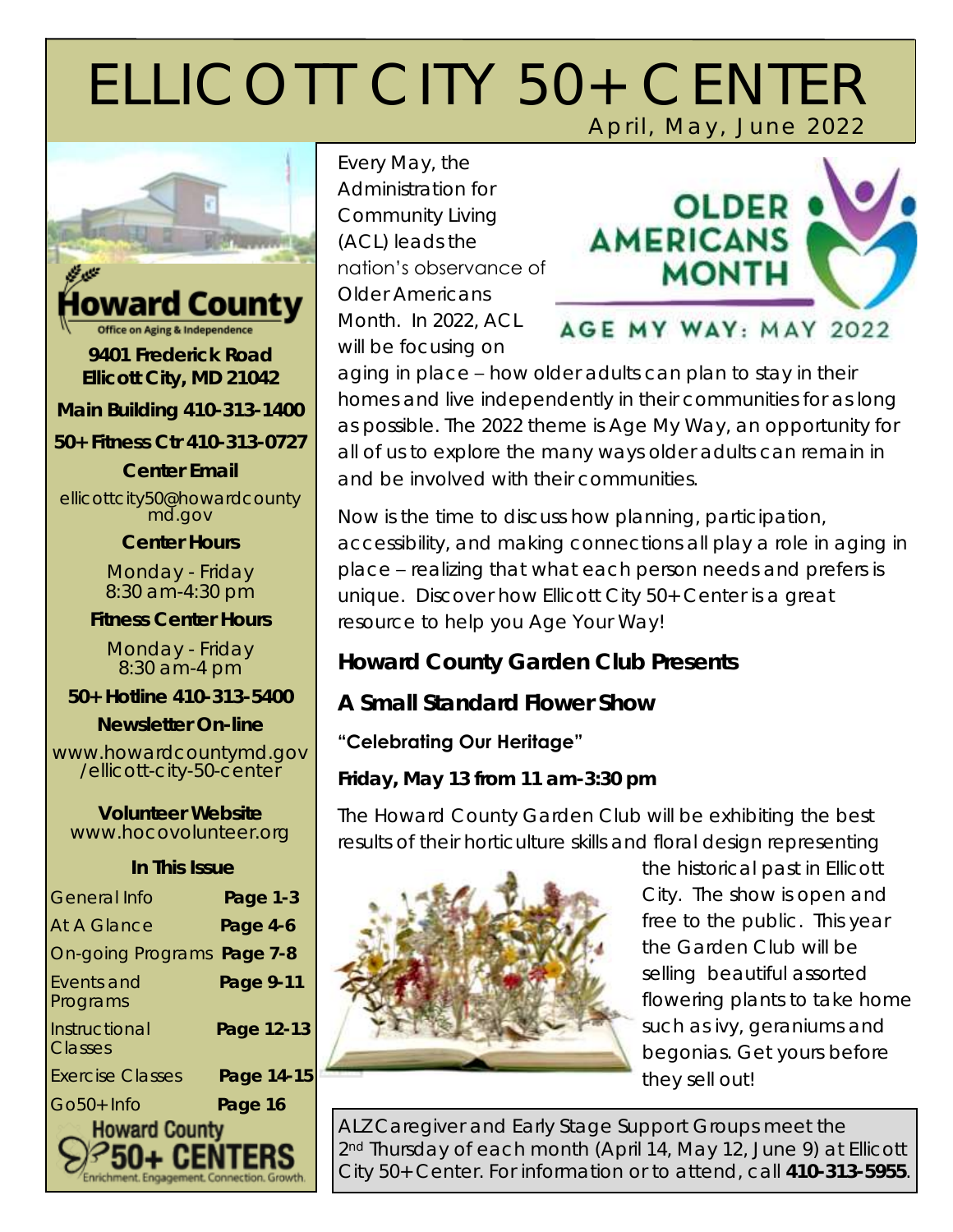# GENERAL INFORMATION

## **50+ Center Staff**

**Vicki Stahly, Assistant Director**  vstahly@howardcountymd.gov 410-313-1421 **David Irwin, Fiscal Technician**  dirwin@howardcountymd.gov 410-313-1422 **Michelle Resig, Registrar** mresig@howardcountymd.gov 410-313-1400 **Jake Krebs, Registrar** jkrebs@howardcountymd.gov 410-313-0727 **Felicia Stein, Connections Director**  fstein@howardcountymd.gov 410-313-1425 **Joyce Nagel-Mortell, Connections Asst. Dir.**  jnagel@howardcountymd.gov 410-313-1426 **Jill Rose, Connections Assistant**  jrose@howardcountymd.gov

410-313-1408

**Jill Kamenetz, MAP Specialist**  jkamenetz@howardcountymd.gov

410-313-6009



## **Ellicott City 50+ Center Council**

| President:        | <b>Bill Reichert</b> |
|-------------------|----------------------|
| Vice President:   | Sajda Ilyas          |
| Secretary:        | To Be Elected        |
| Treasurer:        | To Be Elected        |
| Members at Large: |                      |
| <b>Bill Amos</b>  | Carla Buehler        |
| Karen Gatzke      | Caroline Jackins     |
| Helaine Jeffers   | Pat Philip           |
| Joe Strassner     |                      |
|                   |                      |

**Email:** ellicottcity50pluscouncil@gmail.com

**Upcoming Center Council meetings:**  April 11, May 9 & June 13 at 1 pm.

## **Connections Social Day Program**

The **Connections Social Day Program** is located within the Ellicott City 50+ Center. This supervised four-hour program promotes a balance of well-being, selfreliance, socialization and independence of adults who may require some assistance with daily activities. It features a variety of therapeutic programs and activities.

For more information on the program or to schedule a visit, call Felicia Stein, Connections Director at 410-313-1425.

# **ADJUSTED CENTER HOURS**

| Friday, April 15 | CLOSED (Good Friday)                     |
|------------------|------------------------------------------|
| Monday, May 30   | <b>CLOSED</b> (Memorial Day)             |
| Thursday, June 2 | CLOSING AT 1 PM (Staff Appreciation Day) |
| Monday, June 20  | CLOSED (Juneteenth Day)                  |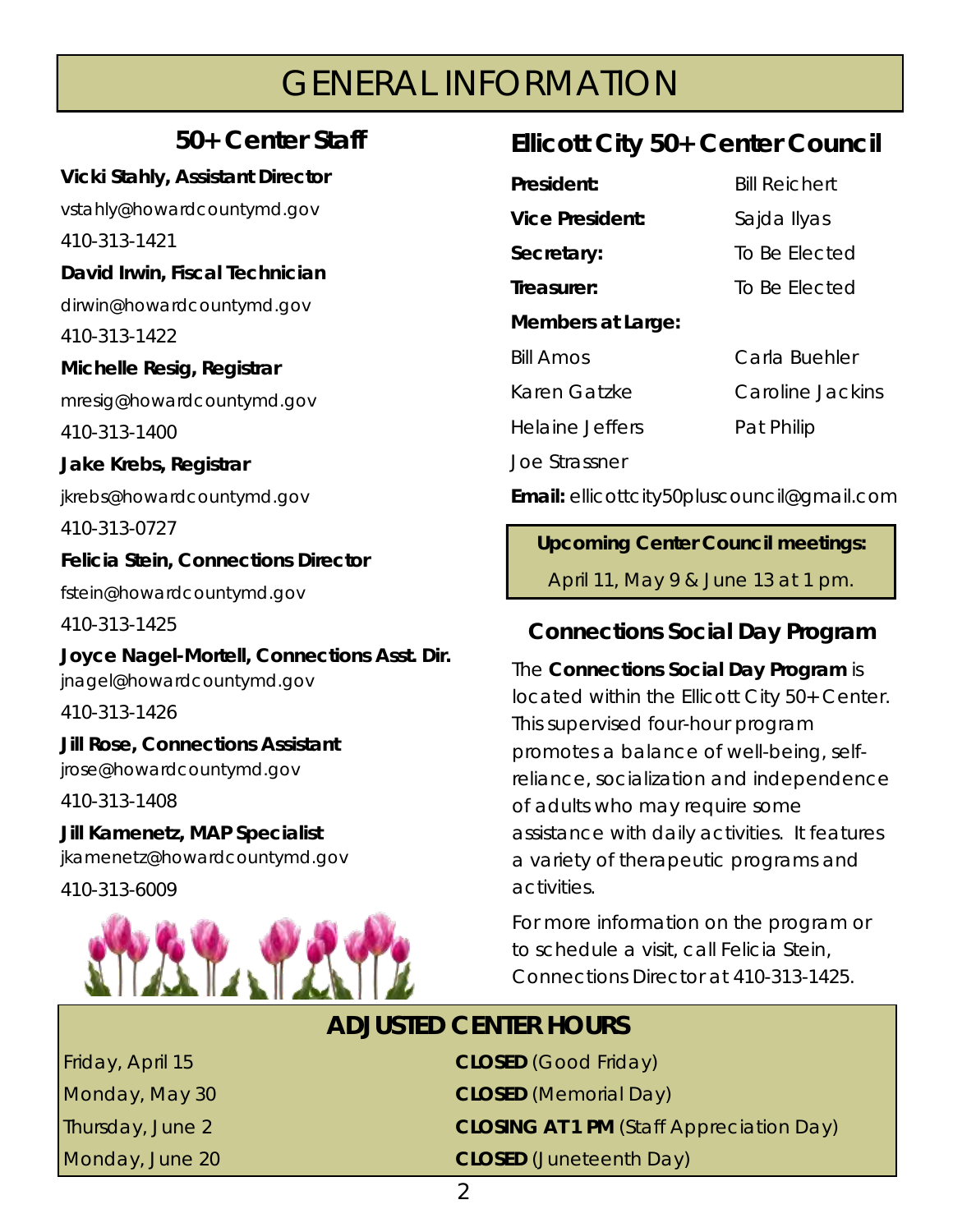# GENERAL INFORMATION

#### **Howard County 50+ Center Participation Guidelines**

Anyone 50 years or older is welcome to

join Ellicott City 50+ Center activities. In order to ensure a healthy and safe environment for all participants, there are a few simple



guidelines to ensure that all members' rights and needs are respected.

To obtain a full list of guidelines, please request a copy at the front desk.

## **Membership Registration**

Membership to Howard County 50+ Center is required to attend or register for any class, program or activity. It is free for those age 50+ who have completed an application packet. Membership is valid at all Howard County 50+ Centers. Membership renewal may require a new form and completed waiver. Prior to online registration, please check with the Front Desk to assure that your membership is current. **Please inform the Front Desk if there have been any changes to your address, phone number or your emergency contact information.** 

#### **Scan In**

Upon entering the 50+ Center, please have your membership card available to scan. This helps track accurate Center attendance.

## **Sign-Up & Payment For Programs & Classes**

Payments for programs and classes can be made via cash, credit card or a check made payable to **Howard County Director of Finance.** Online registration can be done via the ActiveNet website: **[http://](http://apm.activecommunities.com/howardcounty) [apm.activecommunities. com/](http://apm.activecommunities.com/howardcounty) [howardcounty](http://apm.activecommunities.com/howardcounty)**. Account must be established prior to registering for class.

**Class Withdrawal Policy** We recognize that there are times when you may need to withdraw from a class. All refund requests are subject to a 20% administrative fee and there are no refunds for missed classes. Additional fees may be assessed to recover costs associated with the program.

## **Transportation Options**

Participants are responsible for their transportation to and from the Center. Possible transportation resources include:

Regional Transit Agency/RTA Ride. To use RTA mobility services, riders must be certified. For information call the RTA Customer Service Line at **1-800-270-9553.**

Neighbor Ride: For price and information call **410-884-7433**.

## **Newsletter by Email**

Sign up at the Front Desk to be added to the Center Newsletter Constant Contact List or visit: [https://visitor.r20.constantcontact.com/](https://visitor.r20.constantcontact.com/d.jsp?llr=opffxxxab&p=oi&m=opffxxxab&sit=xfryxhvkb&f=d7a29a20-1094-4352-b463-fa6fd5f5ce8c) [d.jsp?](https://visitor.r20.constantcontact.com/d.jsp?llr=opffxxxab&p=oi&m=opffxxxab&sit=xfryxhvkb&f=d7a29a20-1094-4352-b463-fa6fd5f5ce8c)

[llr=opffxxxab&p=oi&m=opffxxxab&sit=xfryxhvkb&f=d7a29a](https://visitor.r20.constantcontact.com/d.jsp?llr=opffxxxab&p=oi&m=opffxxxab&sit=xfryxhvkb&f=d7a29a20-1094-4352-b463-fa6fd5f5ce8c) [20-1094-4352-b463-fa6fd5f5ce8c](https://visitor.r20.constantcontact.com/d.jsp?llr=opffxxxab&p=oi&m=opffxxxab&sit=xfryxhvkb&f=d7a29a20-1094-4352-b463-fa6fd5f5ce8c)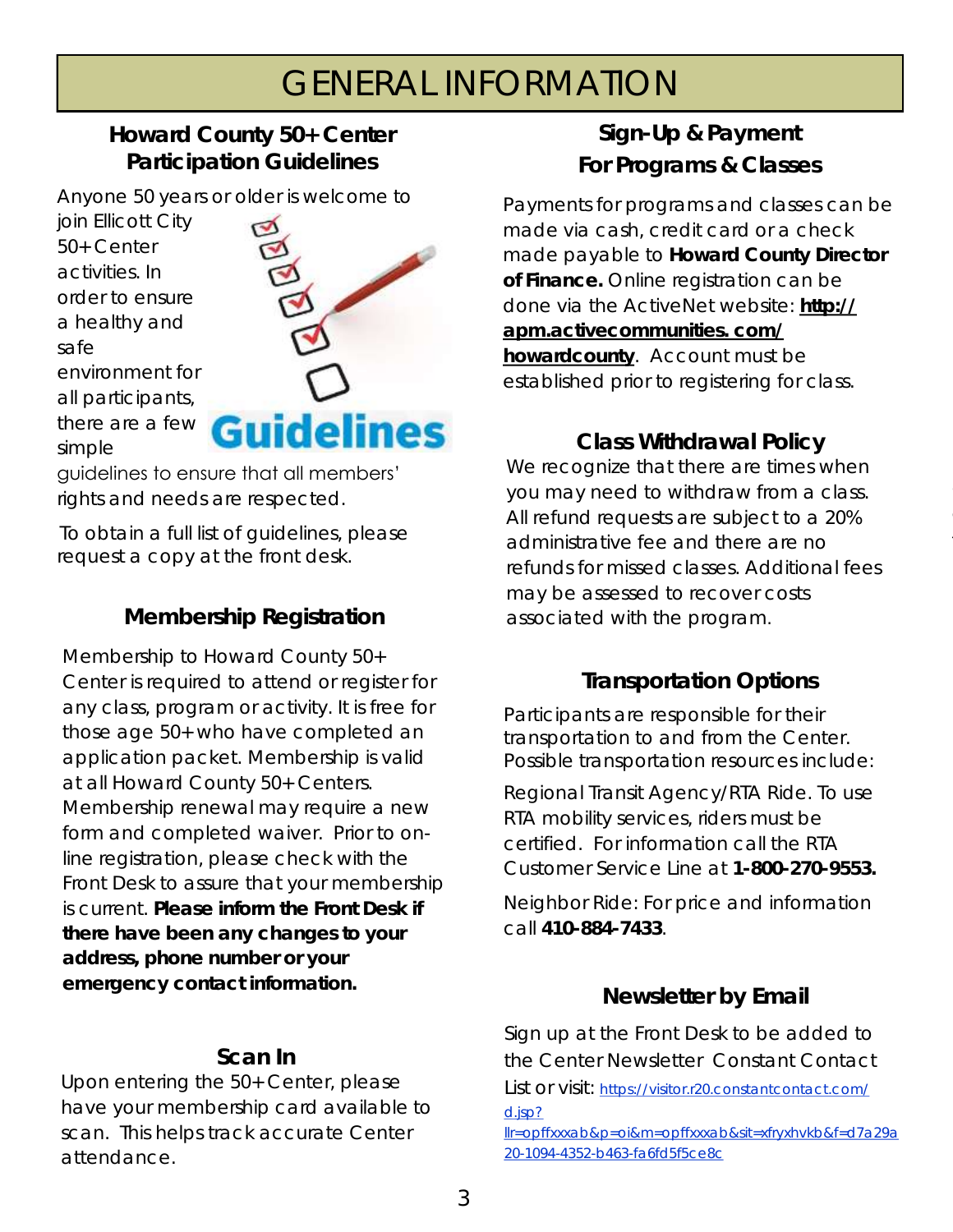| <b>APRIL AT A GLANCE</b>                                                                                                                                                  |                                                                                                                                                                 |                                                                                                                                                                               |                                                                                                                                                            |                                                                                                                                                                 |
|---------------------------------------------------------------------------------------------------------------------------------------------------------------------------|-----------------------------------------------------------------------------------------------------------------------------------------------------------------|-------------------------------------------------------------------------------------------------------------------------------------------------------------------------------|------------------------------------------------------------------------------------------------------------------------------------------------------------|-----------------------------------------------------------------------------------------------------------------------------------------------------------------|
| Monday                                                                                                                                                                    | Tuesday                                                                                                                                                         | Wednesday                                                                                                                                                                     | Thursday                                                                                                                                                   | Friday                                                                                                                                                          |
| KEY:<br>Boldface= held in the<br>50+ Fitness Center<br>All other programs held<br>in the 50+ Center main<br>building<br>$$ =$ Preregistration and/<br>or payment required | <b>Fitness Equipment and</b><br><b>Group Exercise</b><br><b>Quarterly Pass</b><br>membership<br>available Monday<br>through Friday in the<br>Fitness Center. \$ |                                                                                                                                                                               |                                                                                                                                                            | 10am Chess Club<br>1pm Open Bridge                                                                                                                              |
| $\overline{4}$<br>10am Men's Forum<br>10:30am Cribbage<br>1pm Open Bridge<br>1pm Paint Together<br>2pm Better Balance<br>class begins \$                                  | 5<br>9am Mah Jongg<br>9am Paint Together<br>11:30am Chair Yoga<br>class begins \$<br>1pm Pinochle<br>1pm Open Games                                             | 6<br>10am Genealogy<br>10am Chess Club<br>11am Self-Healing<br>11:30am Seated Tai<br>Chi & Qi Gong class<br>begins \$<br>1pm Pinochle<br>1pm Needlework<br>1pm Paint Together | 8:30am-4pm MAP by<br>appointment<br>9am Mah Jongg<br>9am Paint Together<br>1pm Pinochle<br>1pm Open Games                                                  | 8<br>10am Chess Club<br>1pm Open Bridge                                                                                                                         |
| 11<br>10am Men's Forum<br>10:30am Cribbage<br>1pm Council Meeting<br>1pm Open Bridge<br>1pm Paint Together                                                                | 12<br>9am Mah Jongg<br>9am Paint Together<br>11am Take A Trip<br>presentation<br>1pm Chalking Class \$<br>1pm Pinochle<br>1pm Open Games                        | 13<br>10am Chess Club<br>1pm Pinochle<br>1pm Needlework<br>1pm Paint Together                                                                                                 | 14<br>8:30am-4pm MAP by<br>appointment<br>9am Mah Jongg<br>9am Paint Together<br>10 am Basic Bridge 3<br>class begins \$<br>1pm Pinochle<br>1pm Open Games | 15<br><b>CENTER</b><br><b>CLOSED</b><br>Good Friday                                                                                                             |
| 18<br>10am Men's Forum<br>10:30am Cribbage<br>1pm Open Bridge<br>1pm Paint Together<br>2pm Table Tennis                                                                   | 19<br>9am Mah Jongg<br>9am Paint Together<br>1pm Pinochle<br>1pm Open Games                                                                                     | 20<br>10am Chess Club<br>10, 11 & 12pm Sign<br>Language classes<br>begin \$<br>11am Self-Healing<br>11am Ho Co Police<br>1pm Pinochle<br>1pm Needlework<br>1pm Paint Together | 21<br>8:30am-4pm MAP by<br>appointment<br>9am Mah Jongg<br>9am Paint Together<br>1pm Begin Watercolor<br>class begins \$<br>1pm Pinochle<br>1pm Open Games | 22<br>10am Chess Club<br>11am De-Clutter<br>presentation<br>1pm Open Bridge<br>1pm Travel Talks<br>1pm Intermediate<br>Watercolor begins \$<br>2pm Table Tennis |
| 25<br>10am Men's Forum<br>10am Balance 4 All<br>class begins \$<br>10:30am Cribbage<br>1pm Book Club<br>1pm Open Bridge                                                   | 26<br>9am Mah Jongg<br>9am Paint Together<br>10am Functional<br>Fitness class begins \$<br>10am CAR FIT<br>1pm Pinochle                                         | 27<br>10am Chess Club<br>11am Physical<br>Therapy Tips<br>1pm Pinochle<br>1pm Needlework<br>1pm Paint Together                                                                | 28<br>8:30am-4pm MAP by<br>appointment<br>9am Mah Jongg<br>9am Paint Together<br>1pm Pinochle<br>1pm Open Games                                            | 29<br>10am Chess Club<br>1pm Open Bridge<br>2pm Table Tennis                                                                                                    |

1pm Paint Together **2pm Table Tennis** 

1pm Open Games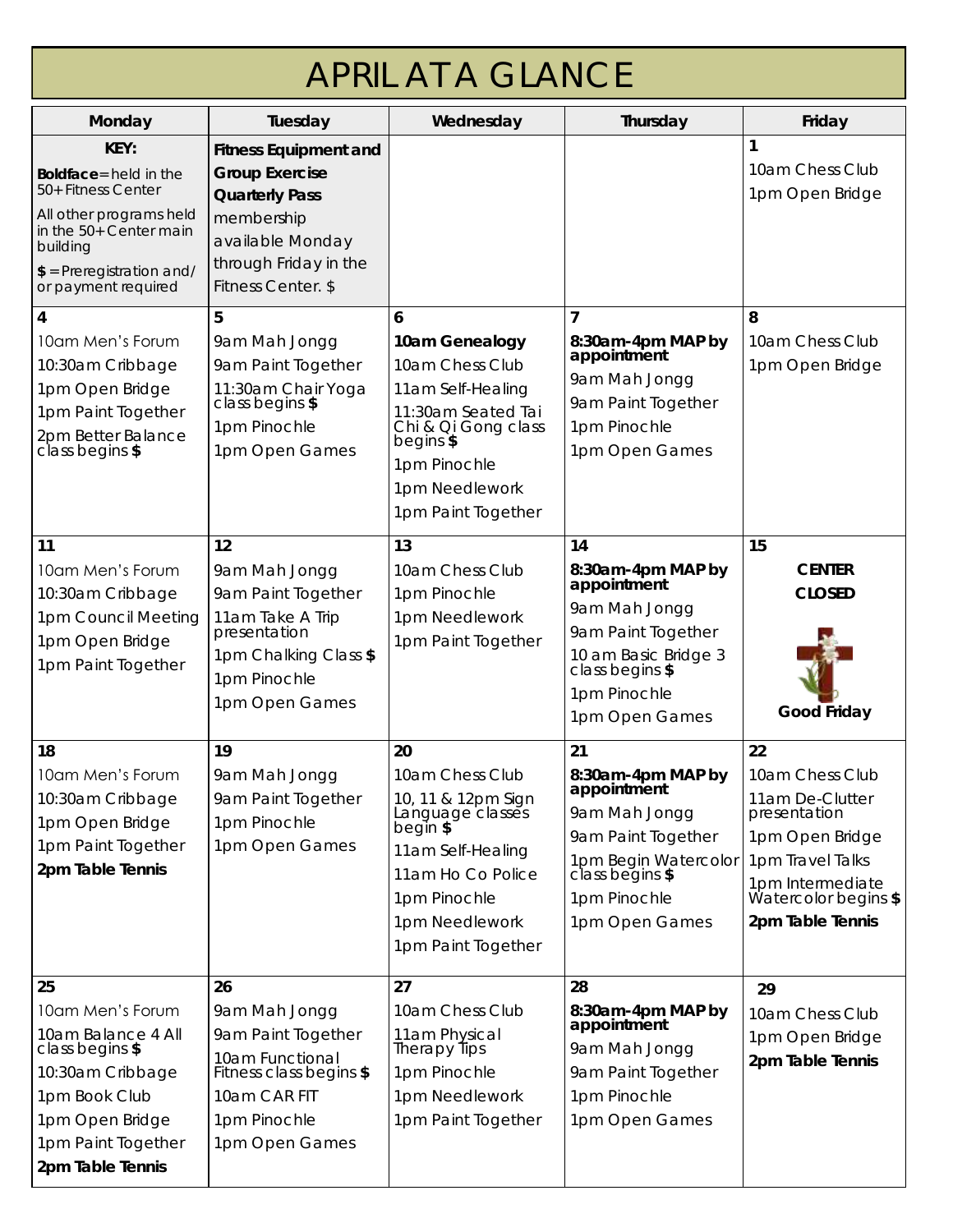| <b>MAY AT A GLANCE</b>                                                                                                                                                   |                                                                                                                                       |                                                                                                                     |                                                                                                                                                                                                        |                                                                                                                                                                             |
|--------------------------------------------------------------------------------------------------------------------------------------------------------------------------|---------------------------------------------------------------------------------------------------------------------------------------|---------------------------------------------------------------------------------------------------------------------|--------------------------------------------------------------------------------------------------------------------------------------------------------------------------------------------------------|-----------------------------------------------------------------------------------------------------------------------------------------------------------------------------|
| Monday                                                                                                                                                                   | Tuesday                                                                                                                               | Wednesday                                                                                                           | Thursday                                                                                                                                                                                               | Friday                                                                                                                                                                      |
| $\overline{2}$<br>10am Men's Forum<br>10am Law Day<br>10:30am Cribbage<br>12:30pm Nutrition<br>Presentation<br>1pm Open Bridge<br>1pm Paint Together<br>2pm Table Tennis | 3<br>9am Mah Jongg<br>9am Paint Together<br>1pm Pinochle<br>1pm Open Games                                                            | 4<br>10am Genealogy<br>10am Chess Club<br>11am Self-Healing<br>1pm Pinochle<br>1pm Needlework<br>1pm Paint Together | 5<br>8:30am-4pm MAP by<br>appointment<br>9am Mah Jongg<br>9am Paint Together<br>1pm Pinochle<br>1pm Open Games                                                                                         | 6<br>10am Chess Club<br>1pm Open Bridge<br>2pm Table Tennis                                                                                                                 |
| 9<br>10am Men's Forum<br>10:30am Cribbage<br>1pm Council Meeting<br>1pm Open Bridge<br>1pm Paint Together<br>2pm Table Tennis                                            | 10<br>9am Mah Jongg<br>9am Paint Together<br>1pm Pinochle<br>1pm Open Games                                                           | 11<br>10am Chess Club<br>11am Melanoma<br>Awareness<br>1pm Pinochle<br>1pm Needlework<br>1pm Paint Together         | 12<br>8:30am-4pm MAP by<br>appointment<br>9am Mah Jongg<br>9am Paint Together<br>1pm Pinochle<br>1pm Open Games                                                                                        | 13<br>10am Chess Club<br>1pm Open Bridge<br>2pm Table Tennis                                                                                                                |
| 16<br>10am Men's Forum<br>10:30am Cribbage<br>1pm Basic Bridge 1<br>class begins \$<br>1pm Open Bridge<br>1pm Paint Together<br>2pm Table Tennis                         | 17<br>9am Mah Jongg<br>9am Paint Together<br>10:30am Hearing<br>Screenings<br>1pm Chalking Class \$<br>1pm Pinochle<br>1pm Open Games | 18<br>10am Chess Club<br>11am Self-Healing<br>1pm Pinochle<br>1pm Needlework<br>1pm Paint Together                  | 19<br>8:30am-4pm MAP by<br>appointment<br>9am Mah Jongg<br>9am Paint Together<br>10am Intermediate<br>Bridge class begins \$<br>1pm Pinochle<br>1pm Open Games                                         | 20<br>10am Chess Club<br>11am Emotional<br>Wellness Program<br>1pm Open Bridge<br>2pm Table Tennis                                                                          |
| 23<br>10am Men's Forum<br>10:30am Cribbage<br>1pm Book Club<br>1pm Open Bridge<br>1pm Paint Together<br>2pm Table Tennis                                                 | 24<br>9am Mah Jongg<br>9am Paint Together<br>1pm Pinochle<br>1pm Open Games                                                           | 25<br>10am Chess Club<br>1pm Pinochle<br>1pm Needlework<br>1pm Paint Together                                       | 26<br>8:30am-4pm MAP by<br>appointment<br>9am Mah Jongg<br>9am Paint Together<br>11am Older American<br>Month Luncheon \$<br>1pm Begin Watercolor<br>class begins \$<br>1pm Pinochle<br>1pm Open Games | 27<br>10am Chess Club<br>1pm Open Bridge<br>1pm Intermediate<br>Watercolor begins \$<br>2pm Table Tennis                                                                    |
| 30<br><b>CENTER</b><br><b>CLOSED</b><br>memo                                                                                                                             | 31<br>9am Mah Jongg<br>9am Paint Together<br>1pm Pinochle<br>1pm Open Games                                                           |                                                                                                                     | Fitness Equipment and<br>Group Exercise<br><b>Quarterly Pass</b><br>membership<br>available Monday<br>through Friday in the<br>Fitness Center. \$                                                      | KEY:<br>Boldface= held in the<br>50+ Fitness Center<br>All other programs<br>held in the 50+ Center<br>main building<br>$$ =$ Preregistration<br>and/or payment<br>required |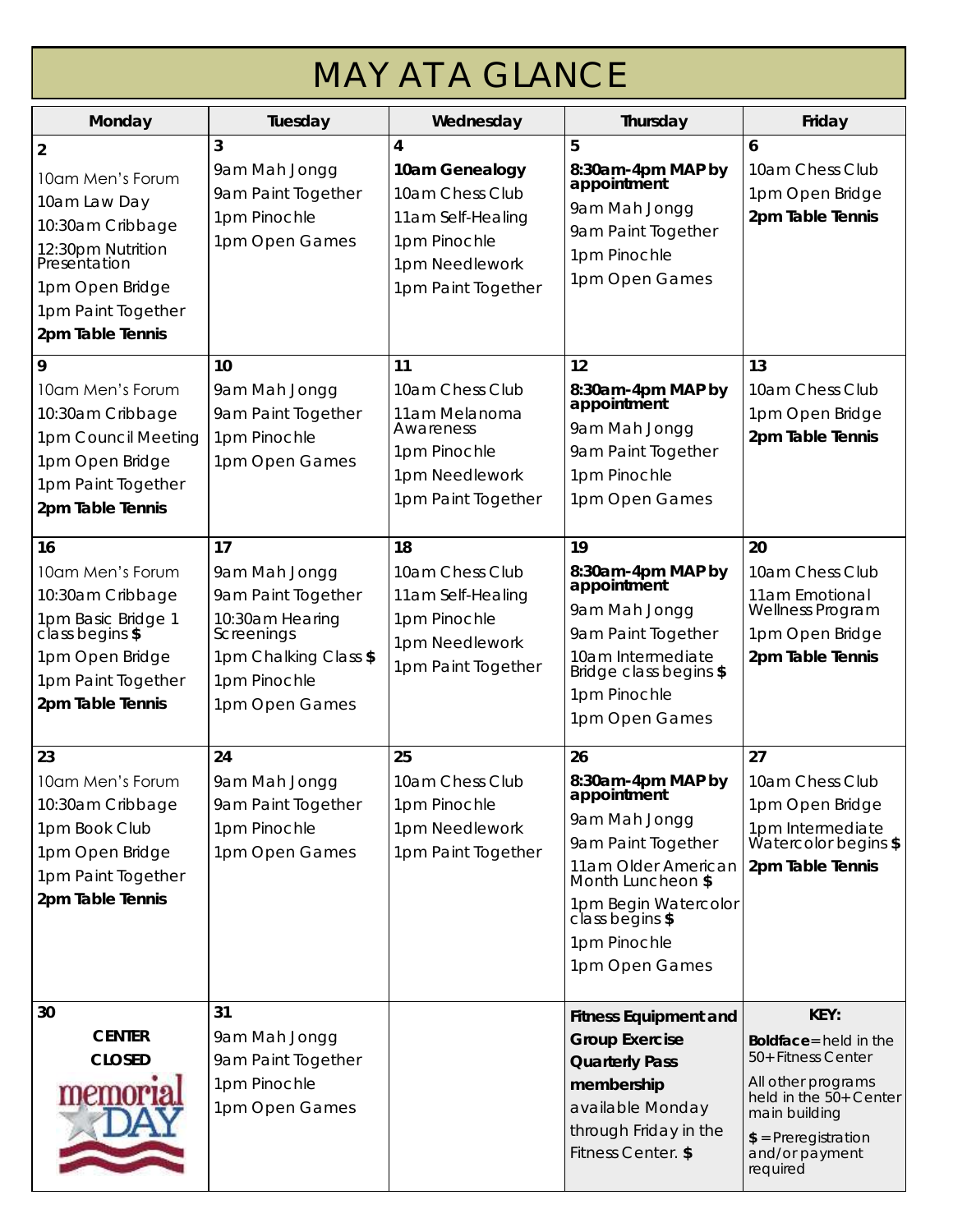| <b>JUNE AT A GLANCE</b>                                                                                                                     |                                                                                                                                                                           |                                                                                                                                                   |                                                                                                                                                   |                                                                                  |
|---------------------------------------------------------------------------------------------------------------------------------------------|---------------------------------------------------------------------------------------------------------------------------------------------------------------------------|---------------------------------------------------------------------------------------------------------------------------------------------------|---------------------------------------------------------------------------------------------------------------------------------------------------|----------------------------------------------------------------------------------|
| Monday                                                                                                                                      | Tuesday                                                                                                                                                                   | Wednesday                                                                                                                                         | Thursday                                                                                                                                          | Friday                                                                           |
| <b>Fitness Equipment</b><br>and Group Exercise<br><b>Quarterly Pass</b><br>membership<br>available Monday<br>through Friday. \$             | KFY:<br>Boldface= held in the<br>50+ Fitness Center<br>All other programs held<br>in the 50+ Center main<br>building<br>$$ =$ Preregistration and/<br>or payment required | 10am Genealogy<br>10am Chess Club<br>11am Self-Healing<br>1pm Pinochle<br>1pm Needlework<br>1pm Paint Together                                    | $\overline{2}$<br>8:30am-4pm MAP by<br>appointment<br>9am Mah Jongg<br>9am Paint Together<br>CENTER CLOSING AT<br>1pm<br>(Staff Appreciation Day) | 3<br>10am Chess Club<br>1pm Open Bridge<br>2pm Table Tennis                      |
| 6<br>10am Men's Forum<br>10:30am Cribbage<br>12:30pm Nutrition<br>Presentation<br>1pm Open Bridge<br>1pm Paint Together<br>2pm Table Tennis | 9am Mah Jongg<br>9am Paint Together<br>1pm Pinochle<br>1pm Open Games                                                                                                     | 8<br>10am Chess Club<br>1pm Pinochle<br>1pm Needlework<br>1pm Paint Together                                                                      | 9<br>8:30am-4pm MAP by<br>appointment<br>9am Mah Jongg<br>9am Paint Together<br>1pm Pinochle<br>1pm Open Games                                    | 10<br>10am Chess Club<br>1pm Open Bridge<br>2pm Table Tennis                     |
| 13<br>10am Men's Forum<br>10:30am Cribbage<br>1pm Council Meeting<br>1pm Open Bridge<br>1pm Paint Together<br>2pm Table Tennis              | 14<br>9am Mah Jongg<br>9am Paint Together<br>1pm Chalking Class \$<br>1pm Pinochle<br>1pm Open Games                                                                      | 15<br>10am Chess Club<br>11am Self-Healing<br>1pm Pinochle<br>1pm Needlework<br>1pm Paint Together<br>2pm Bob Lucido, Real<br>Estate presentation | 16<br>8:30am-4pm MAP by<br>appointment<br>9am Mah Jongg<br>9am Paint Together<br>1pm Pinochle<br>1pm Open Games                                   | 17<br>10am Chess Club<br>1pm Open Bridge<br>1pm Travel Talks<br>2pm Table Tennis |
| 20<br><b>CENTER</b><br><b>CLOSED</b><br><b>JUNETEENTH</b><br>Juneteenth                                                                     | 21<br>9am Mah Jongg<br>9am Paint Together<br>1pm Pinochle<br>1pm Open Games                                                                                               | 22<br>10am Chess Club<br>11am Ho Co Police<br>1pm Pinochle<br>1pm Needlework<br>1pm Paint Together                                                | 23<br>8:30am-4pm MAP by<br>appointment<br>9am Mah Jongg<br>9am Paint Together<br>11am Physical<br>Therapy Tips<br>1pm Pinochle<br>1pm Open Games  | 24<br>10am Chess Club<br>1pm Open Bridge<br>2pm Table Tennis                     |
| 27<br>10am Men's Forum<br>10:30am Cribbage<br>1pm Book Club<br>1pm Open Bridge<br>1pm Paint Together<br>2pm Table Tennis                    | 28<br>9am Mah Jongg<br>9am Paint Together<br>1pm Pinochle<br>1pm Open Games                                                                                               | 29<br>10am Chess Club<br>1pm Pinochle<br>1pm Needlework<br>1pm Paint Together                                                                     | 30<br>8:30am-4pm MAP by<br>appointment<br>9am Mah Jongg<br>9am Paint Together<br>10am Cares Talks<br>1pm Pinochle<br>1pm Open Games               |                                                                                  |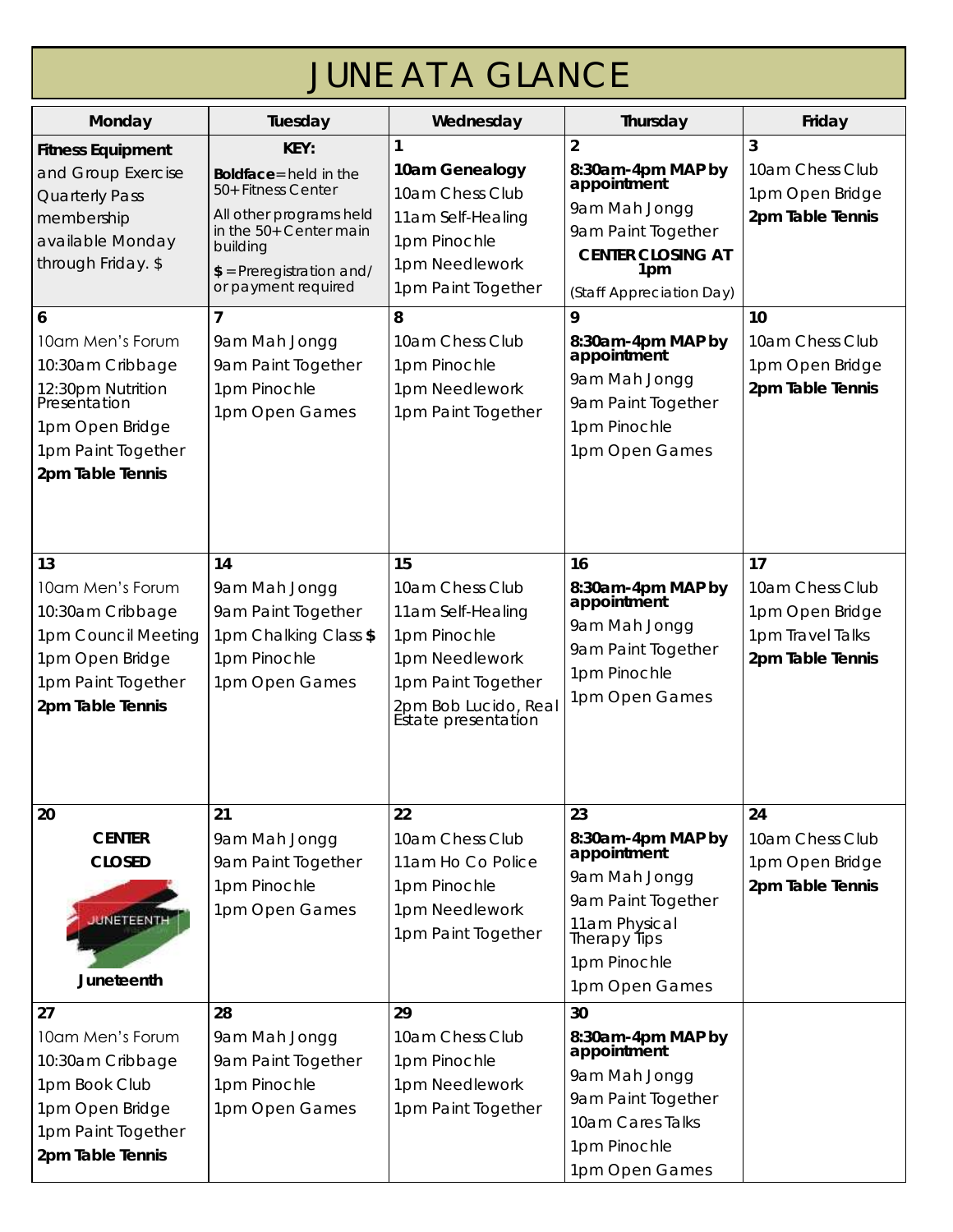# ON-GOING PROGRAMS

#### **Painting Together**

**Monday or Wednesday 1-4 pm Tuesday or Thursday 9 am-12 pm** 

Designed for the artist looking to paint socially with other artists. No supplies



provided. Check with the day's facilitator for space availability.

#### **Cribbage Club**

**Monday at 10:30 am** 

Join the fun where the objective is to get the value of the cards to reach exactly 15 or 31. This card game is designed for two to four players. Come play or learn this game.

## **Seniors Together, Men's Forum**

**Monday** 

**10 am-12 pm** 

Join this group of gentlemen who meet weekly to engage in lively conversation about current events and other noteworthy issues.

**Open Bridge Monday and Friday 1-4 pm** 

Open Bridge is available twice a week for those who enjoy playing in a casual environment. No instruction is provided.

**Table Tennis Monday - Recreational Friday - Competitive** 

**2-4 pm** 

Table tennis enthusiasts are welcome to drop-in for doubles play. Please adhere to the level of play based upon the day listed above. Improve hand-eye coordination as well as posture. Two tables provided; BYO paddles and table tennis balls.

**Mah Jongg** 

**Tuesday and Thursday**

**9 am-12 pm** 

Enjoy a morning of friendly competition in this game played with a set of 144 tiles. Tiles are based on Chinese characters and symbols and winning requires skill, strategy and calculation. Instruction not provided.

**Open Games** 

**Tuesday and Thursday**

**1-4 pm** 

Enjoy an afternoon of open game play. Room reserved for those willing to share the space with others playing different games such as Canasta, Hand and Foot or Pitch. No supplies or instruction provided.

**Play Chess**

**Wednesday and Friday**

#### **10 am**

Like to play or looking to learn? Join instructor and chess enthusiast, Gene Crawford, as he provides basic fundamentals on this strategic game. A great time to drop by and play with fellow chess players or to brush up on your skills.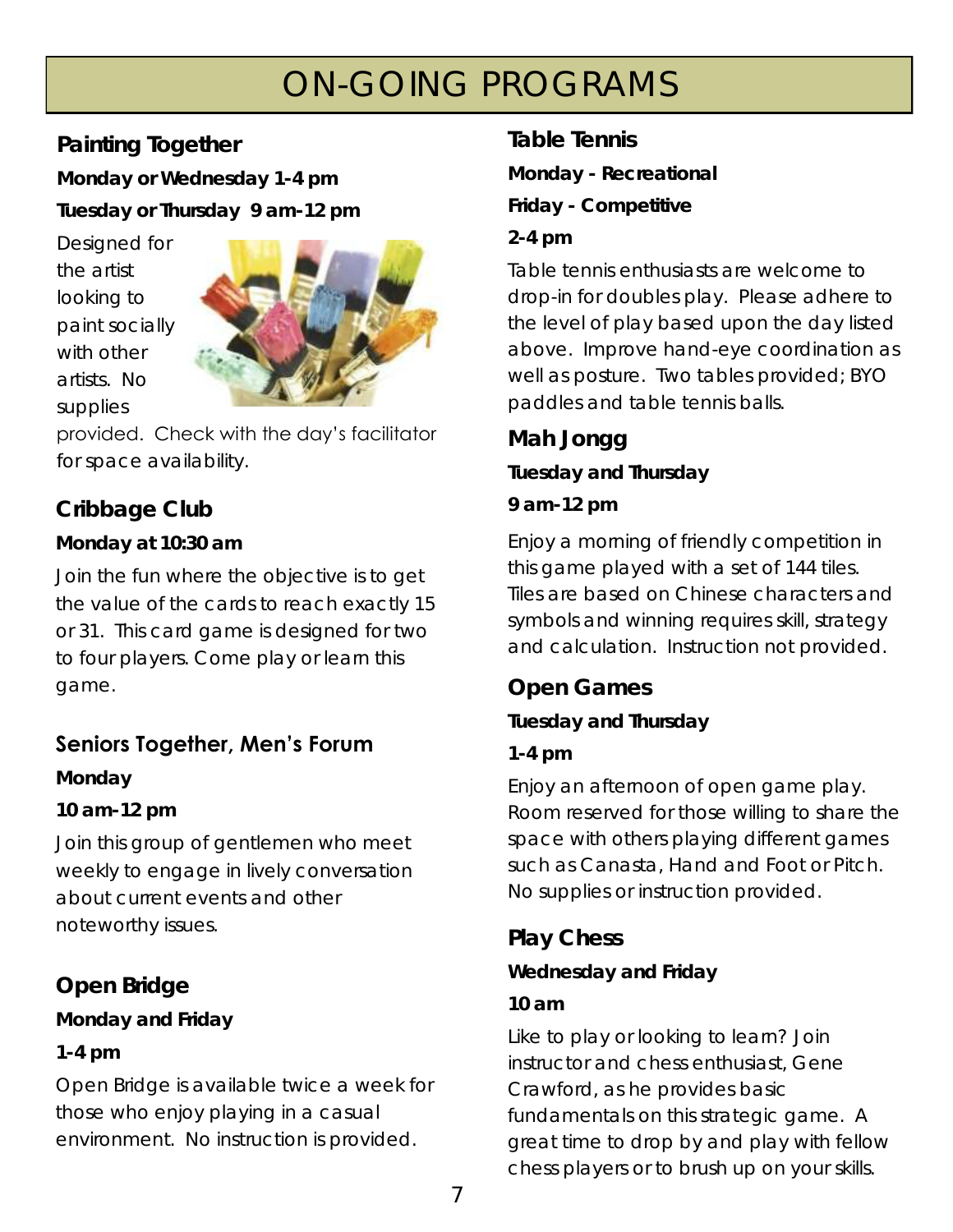# ON-GOING PROGRAMS

#### **Pinochle**

**Tuesday thru Thursday** 

#### **1-4 pm**

Join the group as they engage in this trick taking card game. Do your best to form combinations of cards into melds and make new friends!

#### **Needlework Club**

**Wednesday** 

#### **1-3 pm**

Knitters, crocheters, fabric crafters and others come together to share their talents. Come by and join this fun and ageless group who happily share fellowship and conversation. No formal instruction provided.

## **Medicare Counseling (SHIP)**

#### **By Appointment**

Meet with a trained counselor for help with your Medicare questions. This free service is available to Medicare beneficiaries of any age and their families/caregivers. To schedule an appointment, call **410-313-7392**.

## **Book Club**



**Monday, April 25 at 1 pm**  The group will discuss *"How Beautiful We Were"* by Imbolo Mbue.

**Monday, May 23 at 1 pm**  The group will discuss *"Washington Black"*  by Esi Edugyan.

**Monday, June 27 at 1 pm**  The group will discuss *"The Lincoln Highway"* by Amor Towles.

## **Maryland Access Point (MAP)**

#### **Thursday 8:30 am-4 pm by Appointment**

Maryland Access Point (MAP) of Howard County, the information and assistance program within the Howard County Office on Aging and Independence is available to assist residents with applications for the various property tax credit programs. Refer to [www.howardcountymd.gov/finance/tax](https://gcc02.safelinks.protection.outlook.com/?url=https%3A%2F%2Fwww.howardcountymd.gov%2Ffinance%2Ftax-credit-central&data=04%7C01%7Ccsaathoff%40howardcountymd.gov%7Cde272e8a87834346ed1808d9fdf1296f%7C0538130803664bb7a95b95304bd11a58%7C1%7C0%7C6378200344886)[credit-central](https://gcc02.safelinks.protection.outlook.com/?url=https%3A%2F%2Fwww.howardcountymd.gov%2Ffinance%2Ftax-credit-central&data=04%7C01%7Ccsaathoff%40howardcountymd.gov%7Cde272e8a87834346ed1808d9fdf1296f%7C0538130803664bb7a95b95304bd11a58%7C1%7C0%7C6378200344886) for a full list of the credits, applications and requirements. Jill Kamenetz, MAP Resource Specialist will be at Ellicott City 50+ Center every Thursday and is available to help with these application. Please schedule an appointment with Jill at 410-313-6009.

#### **Nutrition Education & Counseling**

**First Monday of the month at 12:30 pm** 

- **April 4 Unavailable**
- **May 2 Decrease Your Risk of Cancer through Nutrition**

**June 6 Improving Digestive Health**

Join Carmen Roberts, Registered Dietitian, LDN on the first Monday of each month as she presents the latest nutritional information. Following each presentation, there are two 30-minute appointments for individual nutrition consultation available to those who pre-register on-line or in-person. May A02420.703 and A02420.704 June A02420.705 and A02420.706

**Americans with Disabilities Act Accommodations** To request this document in an alternate format or to request an accommodation to participate in a program/event, contact the Center at 410-313-1400 at least two weeks prior to the event. People with a speech or hearing disability may contact us through Maryland Relay by dialing 7-1-1.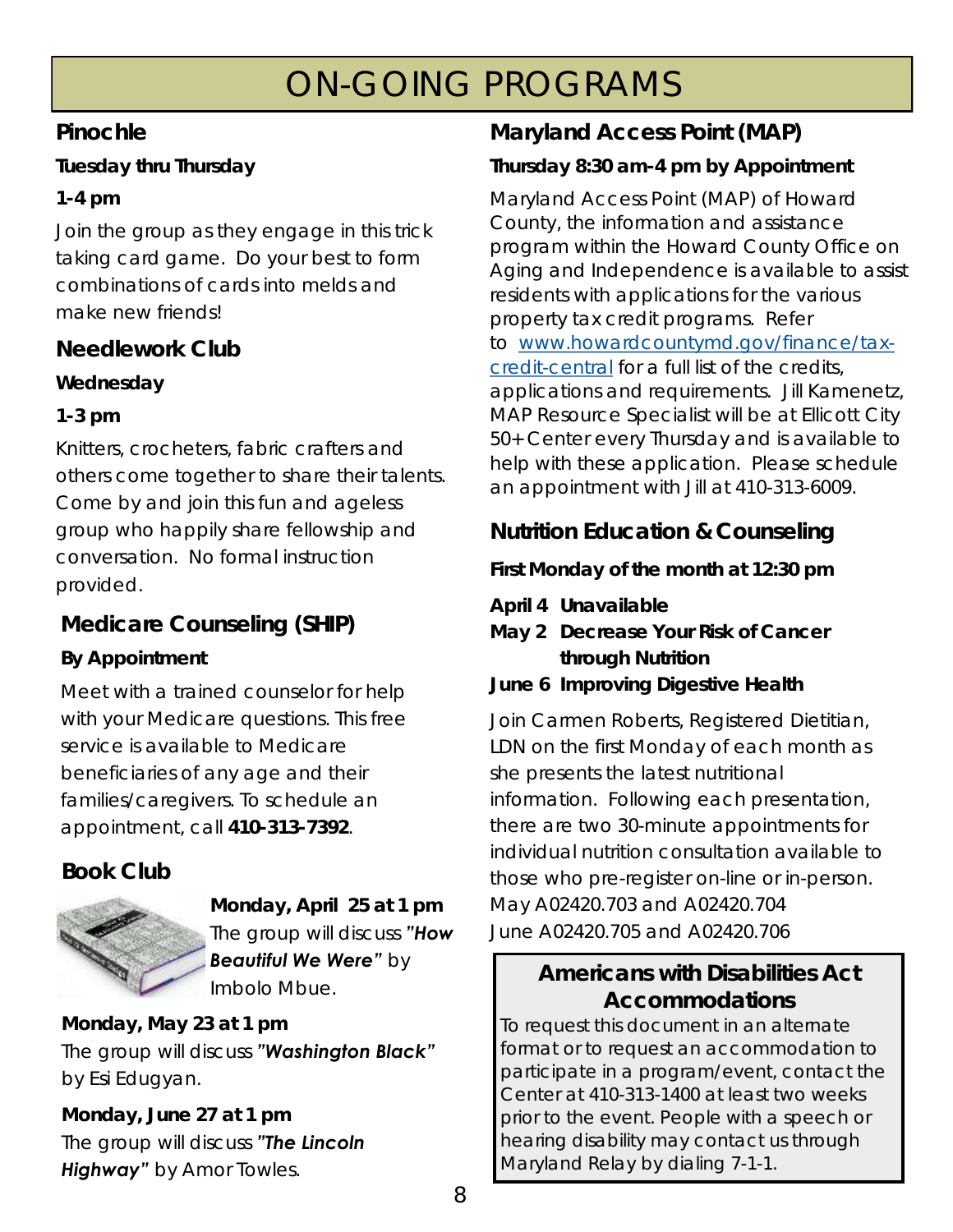# EVENTS & PROGRAMS

#### **Genealogy with Bill Amos**

**Wednesday, April 6 at 10 am**



**The Census**

You may be surprised at how much censuses can tell you about your ancestors. We will look at how the

federal census has evolved from 1790 through 1940 to get you prepared for next month's presentation on the 1950 census.

**Self-Healing Techniques** 

**Wednesday, April 6 and 20**

**11 am**

Learn to manage your health with Hazel Chung Hood. She is an internationally renowned healing arts practitioner.

**Take a Trip with Rec & Parks** 

**Tuesday, April 12**

**11 am**

Join Tracy Adkins as she discusses Trips and Tours from our friends at Howard County Recreation and Parks. Day trips can bring fun, friendship and education to our lives. Find out the scoop on new trips just in time for Spring and Summer.

#### **Scams with Officer Bill Kreitzer**

**Wednesday, April 20**

#### **11 am**

Howard County Police Officer Bill Kreitzer will be on-site to discuss current safety tips, scams, community safety concerns and fraud prevention. Be safe, be aware, be informed!

## **De-Clutter and Purge Your Home**

**Friday, April 22**

#### **11 am**

Do you feel consumed by clutter? Do you feel like you have so much to go through that you don't know where to begin? If you are over-whelmed by clutter, just know there is a pathway out. Colleen Middleton, Realtor.

#### **Travel Talks**

**Friday, April 22 at 1 pm**

**Topic: Ireland by land or water**

Learn of two ways to tour Ireland, by luxury motor coach and by a small boutique ship. Hosted by Debbie Richmond and Andy Lunt, Travel Experts.

#### **AARP Presents CAR FIT**

**Tuesday, April 26** 

**10 am-2 pm**

AARP provides an interactive and educational assessment to assure your vehicle fit is safe. Appointments will take 20 minutes to access your Fit. Arrive and check in at the side parking lot in your vehicle. Sign up required and can be done at the Front Desk, 410-313-1400.

**Physical Therapy Tips with Kerry Hite**

**Wednesday, April 27** 

#### **11 am**

**Getting back to the Exercise Grind:** What are the most common areas of weakness and stiffness? Being inactive can weaken specific muscle groups that you don't even think about. This can lead to pain or injury when starting to do regular exercise again.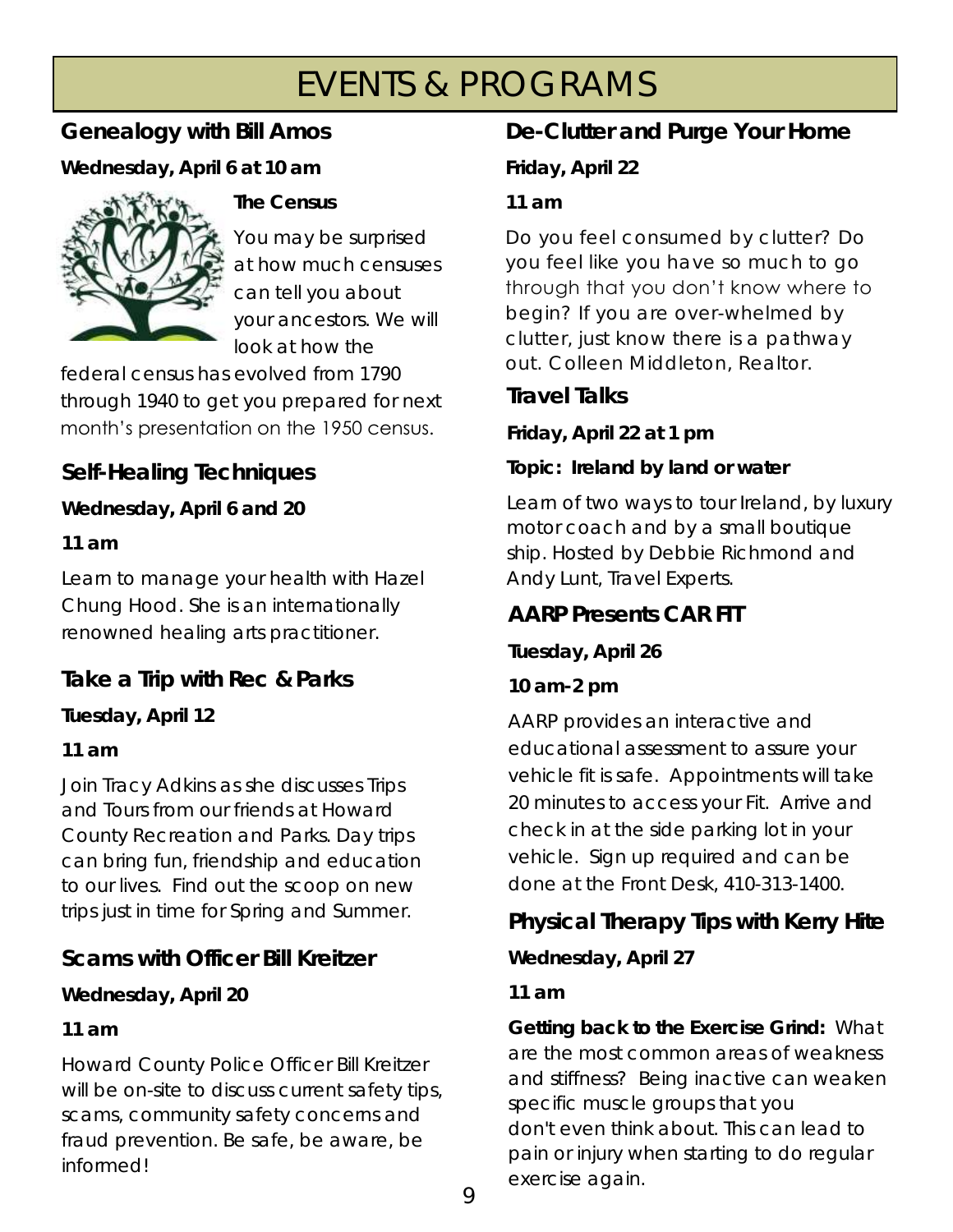# EVENTS & PROGRAMS

#### **Law Day**

**Monday, May 2**

**10 am-2 pm**

Take advantage of an opportunity to meet with an Attorney to prepare an Advance Directive at no charge. Name your health care agent, state your desire about life sustaining procedures and your wishes about organ donation. Sign up at the Front Desk.

## **Self Healing Techniques**

**Wednesday, May 4 and 18**

**11 am**

Learn to manage your health with Hazel Chung Hood. She is an internationally renowned healing arts practitioner.

**Genealogy with Bill Amos** 

**Wednesday, May 4 at 10 am**

**The 1950 Census**

At last, it is here! For many of us it is the first time we will see ourselves in a census. We will delve into the changes, the additions and subtractions of the data that this census provides.

## **May is Melanoma Awareness Month**

**Wednesday, May 11**

**11 am**

Danielle LeClair, Nurse Practitioner specializing in Dermatology will be in house to discuss what to look for and how to keep your skin safe in the sun and as we age.

## **Dr. Mary Carson, Audiologist**

**Tuesday, May 17** 

**10:30 am-12:30 pm**

Did you Hear? **Free Hearing Screenings** will be provided by Dr. Mary Carson, Audiologist. The screenings will be by appointment



only. Please contact the Front Desk at 410-313-1400 to make your reservation.

**Emotional Wellness & Older Adults**

**Friday, May 20**

**11 am**

An interactive program on emotional wellness as we age. We'll discuss some of the major mental health concerns for older adults, resources for help, and review a helpful anxiety self-test. For more info contact Karen Hull, 410-313-7466.

## **Older Americans Month Luncheon**

**Thursday, May 26**

**11 am**

Embrace this year's theme of *"Age My Way"* and join us for a delightful luncheon offered at a suggested donation of \$10 payable on the day of the event. Limited seating is available so sign up soon! See a flier for menu and entertainment details.

Howard County Government does not endorse or recommend the products or services associated with programs held at Howard County 50+ Centers. Howard County Government is not responsible for the performance or non-performance of program sponsors.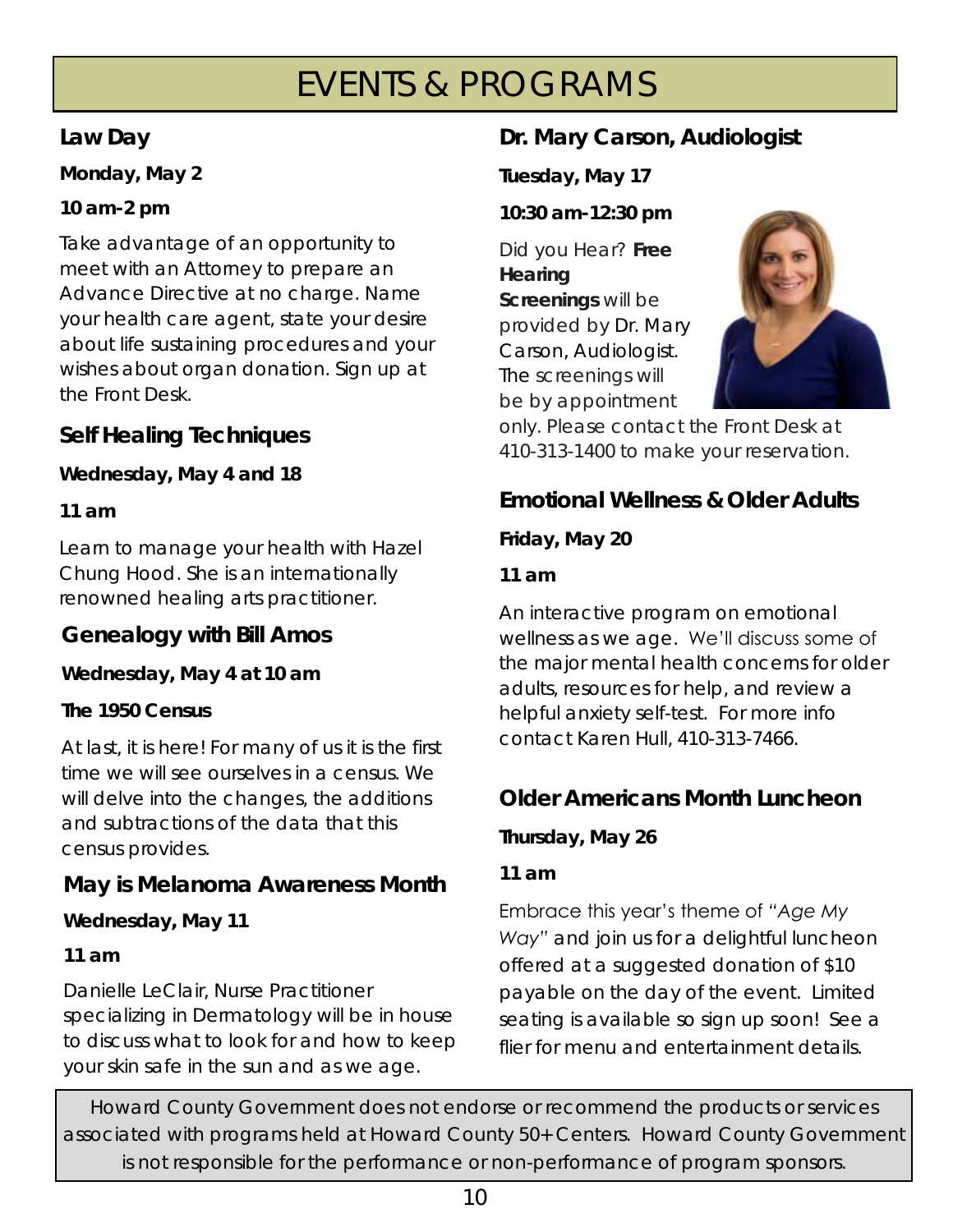# EVENTS & PROGRAMS

#### **Genealogy with Bill Amos**

**Wednesday, June 1 at 10 am**

#### **What's in a Name?**

The history of given (first) names in early America offers a glimpse at our forebears and their customs, as well as clues to their origins. We will look at naming patterns and customs which may provide insights to the common and sometimes repetitive names in your family. **Officer Bill Kreitzer** 

## **Self Healing Techniques**

**Wednesday, June 1 and 15** 

**11 am**

Learn to manage your health with Hazel Chung Hood. She is an internationally

# **Bob Lucido Team, Keller Williams**

**Wednesday, June 15** 

**2 pm**

**Five Things Senior Sellers Should Know and Realtors Don't Tell**

1) What is a Pocket Listing? How can it be good and bad?

2) What does "Buying my



- Listing" mean? 3) Listing Contracts: Boilerplate or not?
- 4) Best practices for my home inspection, before selling or after contract?
- 5) Why EVERY seller should have a current Power of Attorney!

## **Travel Talks**

**Friday, June 17** 

**1 pm**

Join Andy and Debbie, our travel experts, as they look at traveling with Parkinsons and other physical challenges. Join the group as they learn the inside tips on how best to navigate travel during these uncertain times.

**Wednesday, June 22** 

**11 am**

Howard County Police Officer Bill Kreitzer will be on-site to discuss current safety tips, scams, community safety concerns and fraud prevention. Be safe, be aware, be informed!

# renowned healing arts practitioner. **Physical Therapy Tips with Kerry Hite**

**Thursday, June 23**

**11 am**

Yardwork got you down? Weeding, watering and tending to the garden can be very hard on the body. Let's talk about the best techniques to avoid overuse injuries in the body, while gardening.

**Cares Talks**

**Thursday, June 30** 

**10 am**

The Caregiver Support Program will be at the Ellicott City 50+ Center for in-person meetings with caregivers offering information and resources to assist you in your journey. Set up an appointment with Earnestine Thomas at 410-313-5969 or by email at ethomas@howardcountymd.gov.

**To assure adequate seating, please sign up at the Front Desk for all programs & events.**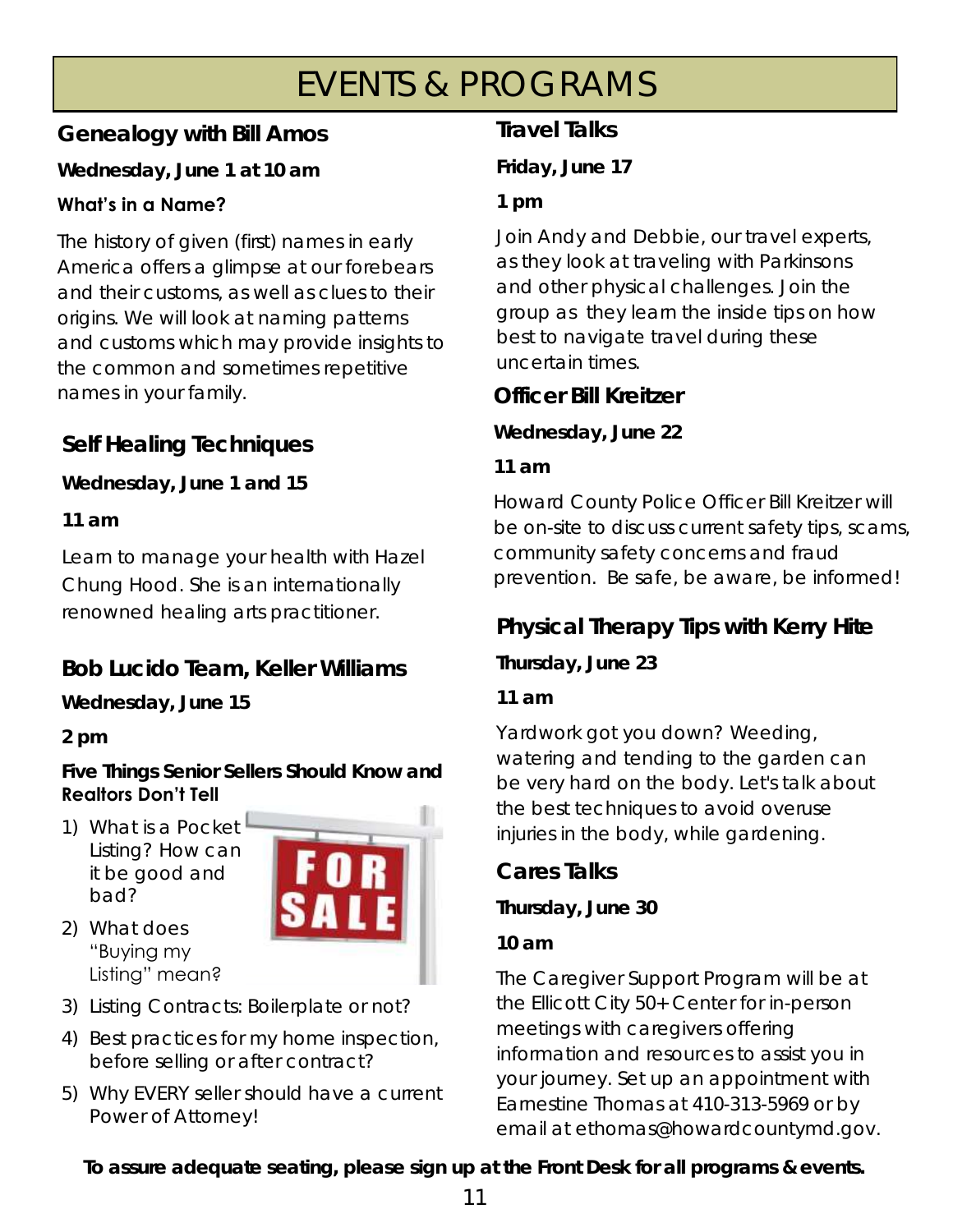# INSTRUCTIONAL CLASSES

#### **Chalking Class**

Do you like high-end DIY décor? Join us for this class and create a lovely reusable Board & Pillar decorated with cheeky, seasonal, or holiday sayings using reusable silk screens. First time attendees will receive a Board & Pillar stand to chalk and enjoy in their home. Returning attendees can bring their Board to erase and update with a new design. Super fun! Cindy Russell, Instructor.

| Tuesday            | April 12 (A02513.701) |
|--------------------|-----------------------|
| 1 pm               | May 17 (A02513.702)   |
| Fee/\$10 per class | June 14 (A02513.703)  |

Supply fee due instructor on the day of class: New students: \$27 Returning students with frame: \$5

#### **Beginner Watercolor Class**

Ever thought about dabbling in watercolor? This class offers opportunities to learn the basics of watercolor. No previous experience necessary; you too can paint. Supply list provided upon registration. Mostafa Torabi, Instructor.

| Thursday            | $1-3$ pm     |
|---------------------|--------------|
| April 21-May 19     | (A02501.701) |
| May $26$ -June $23$ | (A02501.702) |

5 classes \$38

#### **Intermediate Watercolor Class**

Looking to take your watercolor skill to the next level? Build upon the basics learned in the beginner class to enhance your watercolor creations. Supply list provided upon registration. Mostafa Torabi, Instructor.

| Friday          | $1-3$ pm     |
|-----------------|--------------|
| April 22-May 20 | (A02501.703) |
| May 27-June24   | (A02501.704) |

5 classes \$38

#### **Intro to Sign Language**

Get a first look at what sign language is all about. Begin to build your foundation by learning the ABC's, 1,2,3's and the very basics of sign language. Peggy Bruce, Instructor, possesses a master's degree in Social Work and is fluent in American Sign Language (ASL) since 1990.

| Wednesday           |  |
|---------------------|--|
| 12-1pm              |  |
| 10 classes for \$74 |  |

**April 20-June 22 12-1pm** (A02639.703)

#### **Beginner Conversational Sign Language**

Learning a new language is educational, fun and an interesting tool in communication. This week class builds conversation in sign language. You will

learn how to sign to communicate with the deaf community. Peggy Bruce, Instructor.



10 classes \$74

**Wednesday April 20-June 22 10-11 am** (A02639.701)

#### **Intermediate Conversational Sign Language**

This class will build on skills learned in the Beginner class. Learn and utilize basic conversational sign language vocabulary, sentence structure, finger spelling and numbers. During class students will practice receptive and expressive skills.

| Wednesday           | April 20-June 22 |
|---------------------|------------------|
| 11-12pm             | (A02639.702)     |
| 10 classes for \$74 |                  |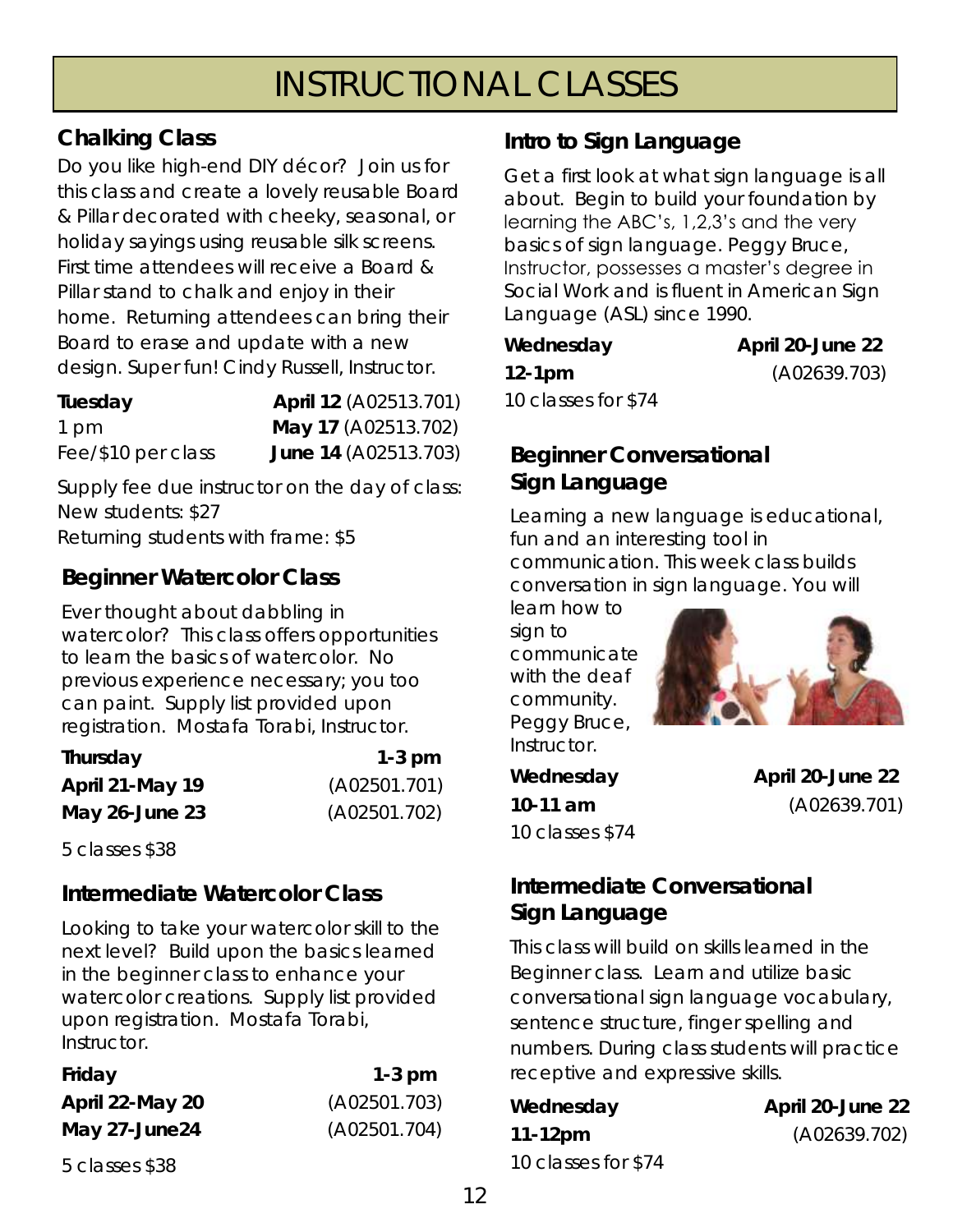# INSTRUCTIONAL CLASSES

#### **Basic Bridge-Part One**

This course is targeted to new players who want to learn basic bridge concepts. Students will be taught the aim of the game, partnerships, suite ranking, point count, quick tricks, opening bids and responses. Will also briefly look at playing a hand. Hand-outs will be provided. Mark Shimshak, ACBL Life Master, Instructor.

#### **Monday**

No class: 5/30

**1-3 pm May 16-June 13**  4 classes \$43 (A02493.701)

#### **Basic Bridge-Part Three**

Follows Part Two, Discuss pre-emptive bids and how to bid over them. Learn how to score and also about doubling. In playing the hand, students will learn the Rule of 11 when playing No Trump as well as when to finesse. Hand-outs provided, Mark Shimshak, ACBL Life Master, Instructor.

**Thursday 10 am-12 pm April 14-May 5** 

4 classes \$43 (A02497.701)

## **Intermediate Bridge**

This course follows Basic Bridge-Part 3. Students will learn when to open 2 No Trump and other strong bids as well as two common conventions-Stayman and Blackwood. Will also learn how to analyze all the bidding and opening lead to help plan the play of the hand. Signaling will be discussed.. Mark Shimshak, ACBL Life Master, Instructor.

**Thursday** 

**10-12 pm May 19-June 9**  4 classes \$43 (A02496.701) **National Health Care Decisions Day is April 16**. Visit [https://](https://gcc02.safelinks.protection.outlook.com/?url=https%3A%2F%2Fspeakeasyhoward.org%2F&data=04%7C01%7Ccsaathoff%40howardcountymd.gov%7Cc6c2ec0047de4cebe1fa08da012bc9bd%7C0538130803664bb7a95b95304bd11a58%7C1%7C0%7C637823584826268932%7CUnknown%7CTWFpbGZsb3d8e)

[speakeasyhoward.org](https://gcc02.safelinks.protection.outlook.com/?url=https%3A%2F%2Fspeakeasyhoward.org%2F&data=04%7C01%7Ccsaathoff%40howardcountymd.gov%7Cc6c2ec0047de4cebe1fa08da012bc9bd%7C0538130803664bb7a95b95304bd11a58%7C1%7C0%7C637823584826268932%7CUnknown%7CTWFpbGZsb3d8e) or download "Maryland Advance Directive" at [https://](https://gcc02.safelinks.protection.outlook.com/?url=https%3A%2F%2Fbit.ly%2F2MYwr4z&data=04%7C01%7Ccsaathoff%40howardcountymd.gov%7Cc6c2ec0047de4cebe1fa08da012bc9bd%7C0538130803664bb7a95b95304bd11a58%7C1%7C0%7C637823584826268932%7CUnknown%7CTWFpbGZsb3d8eyJWIjo) [bit.ly/2MYwr4z](https://gcc02.safelinks.protection.outlook.com/?url=https%3A%2F%2Fbit.ly%2F2MYwr4z&data=04%7C01%7Ccsaathoff%40howardcountymd.gov%7Cc6c2ec0047de4cebe1fa08da012bc9bd%7C0538130803664bb7a95b95304bd11a58%7C1%7C0%7C637823584826268932%7CUnknown%7CTWFpbGZsb3d8eyJWIjo) to make sure your healthcare choices are known and protected.

**World Elder Abuse Awareness Day is June 15.** Stay tuned for the June-2022 Project Safe/WEAAD shredding event coming to Ho Co soon! For more information, visit [www.howardcountymd.gov/aging](https://gcc02.safelinks.protection.outlook.com/?url=http%3A%2F%2Fwww.howardcountymd.gov%2Faging&data=04%7C01%7Ccsaathoff%40howardcountymd.gov%7Cde387553ca234444596208d9fe2c3b21%7C0538130803664bb7a95b95304bd11a58%7C1%7C0%7C637820288182410088%7CUnknown%7CTWFpbG)



*Cribbage player, Denise Pinnick beat the odds and played the Perfect Cribbage Hand. On behalf of the Cribbage Group, Pat Galante presented Denise with a commemorative t-shirt. Congrats Denise!*

Registration for Spring classes opened **Friday, March 4, 2022** 

Summer class registration will open on **Friday, June 3.** Save time-register on-line at: <http://apm.activecommunities.com/howardcounty>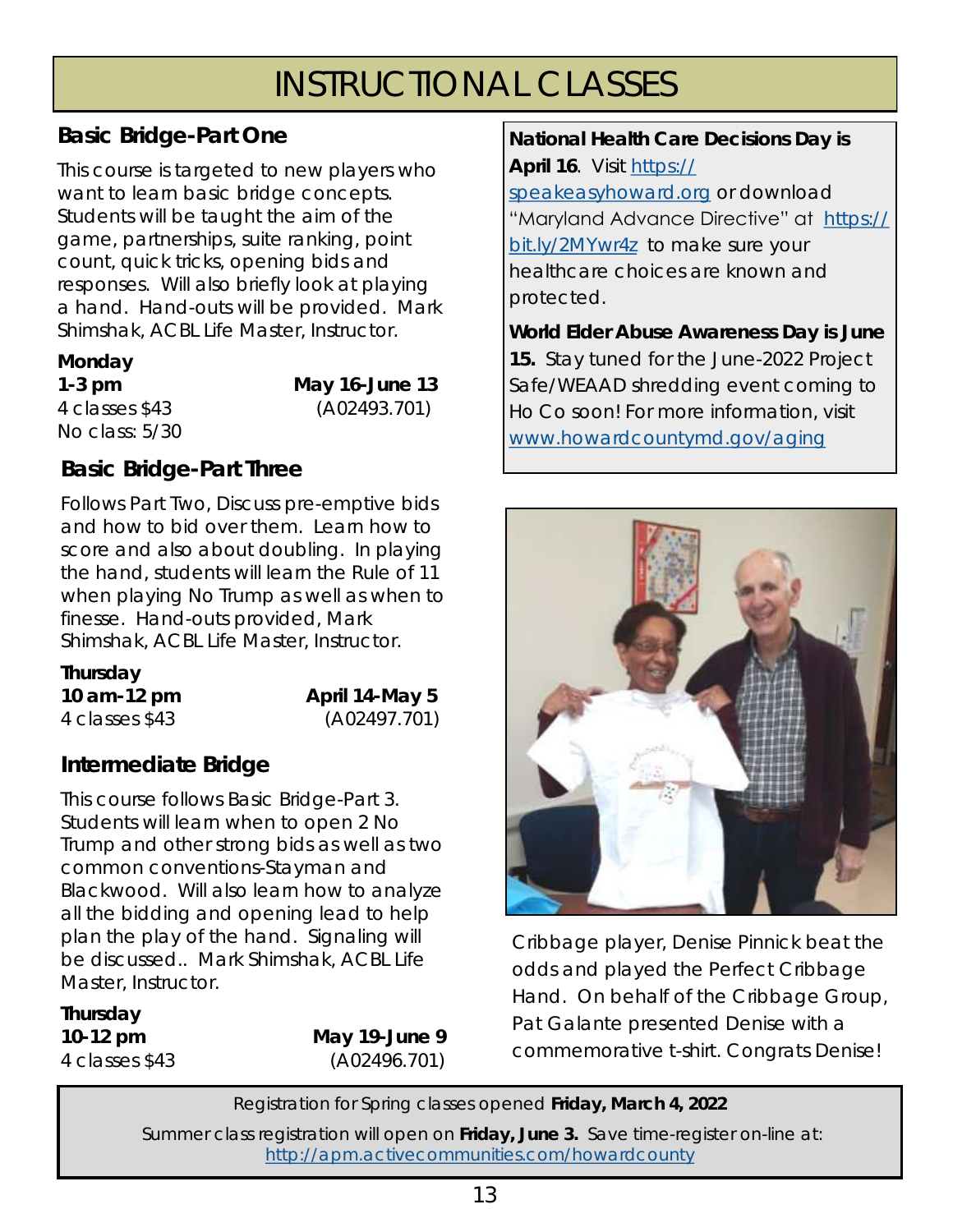# EXERCISE CLASSES

#### **Balance "4" All**

Join one of our most sought after offerings. This class combines a perfect blend of 4 components: balance, flexibility, posture and strength, which together add up to safe



and active living. Allison Harmon, Instructor.

**Monday & Wednesday** 

**10 am April 25-June 29**  18 classes for \$95 (A02405.703) No class: 4/4-20, 5/30, 6/20

## **Chair Yoga**

Experience the benefits of yoga with the security of a chair! Increase strength, flexibility and balance through standing and seated postures. Yoga helps to relieve tension and promotes an overall sense of well-being. Bring a non-slip mat to place under your chair. Susan Kain, Instructor.

**Tuesday & Thursday** 

**11:30 am April 5-June 30**  26 classes for \$162 (A02421.702)

#### **Functional Fitness**

Take a class that gives you a work-out to be better prepared for real life situations. Train specific muscles to help you do every day activities safely and efficiently. Focus on stretching, balance, and muscle tone. Allison Harmon, Instructor.

| Tuesday & Thursday   |                  |
|----------------------|------------------|
| 10 am                | April 26-June 30 |
| 20 classes for \$106 | (A02425.702)     |
| No class: 4/5-21     |                  |

#### **Better Balance**

This is an effective program for those with chronic conditions impacting their balance or who feel unsteady on their feet. Those participants 60 years of age and older can contribute up to the full cost of the program to ensure program viability. Participants under age 60 pay the full fee listed below. **Pre-screening is required by calling Malarie Burgess at 410-313-6073. No internet registration.**  Vickie Jacobs, Instructor.

#### **Monday & Wednesday**

**2 pm April 4-June 29**  24 classes for \$76 (A02413.702) No class: 5/30, 6/20

## **Seated Tai Chi and Qi Gong**

This seated exercise class will introduce participants to the Chinese exercise forms of Tai Chi and Qi Gong. Easy to follow movements will improve body awareness,

strengthen your joints and muscles and help you develop a state of mental quietness and relaxation. A chair without arms, a bottle of water and patience will make your Tai Chi experience healthful, rewarding and



enjoyable. Charlie Toth, Instructor.

**Wednesday 11:30 am April 6-June 29**  13 classes for \$69 (A02436.701)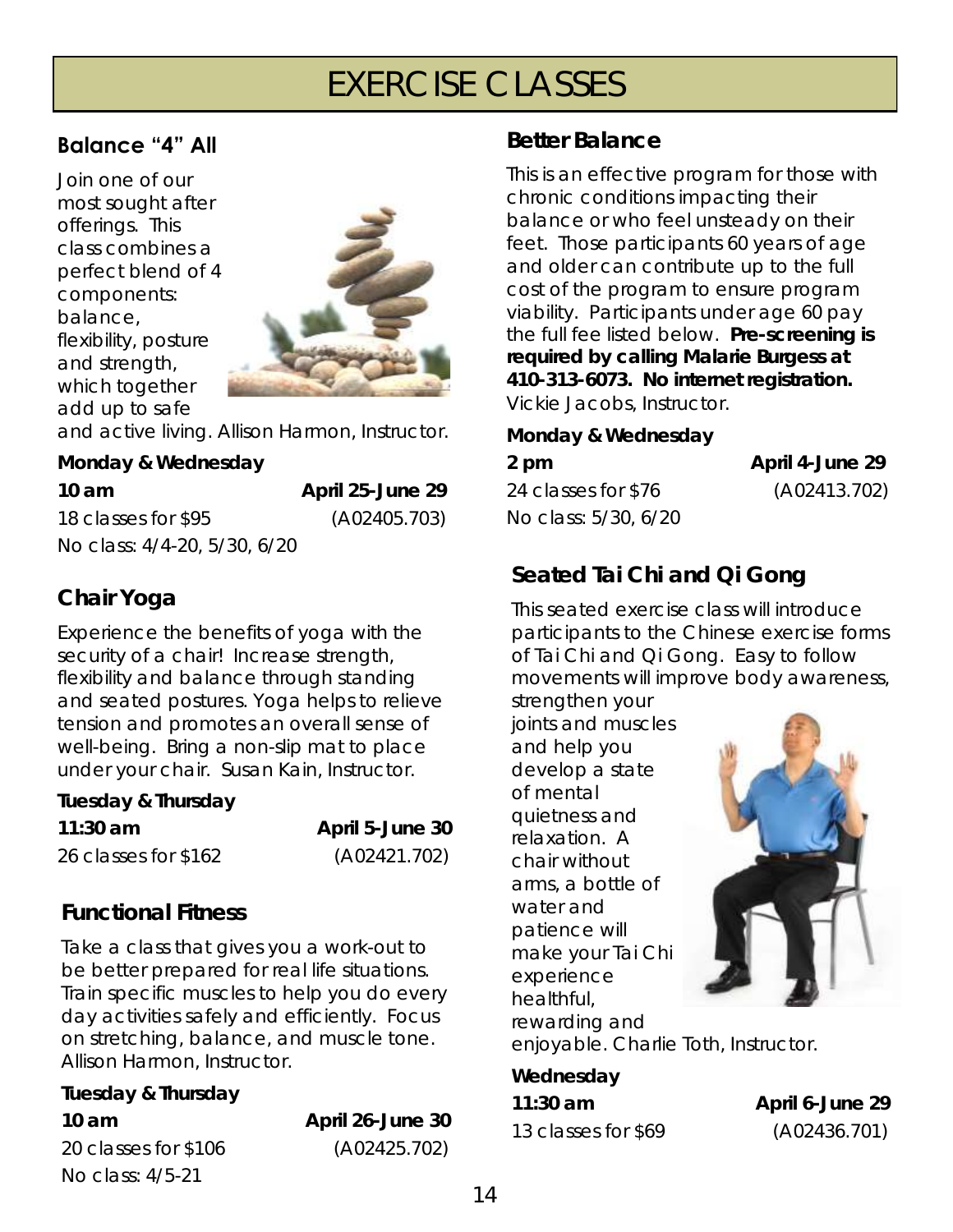# GROUP EXERCISE QUARTERLY PASS CLASSES

#### **Group Exercise Quarterly Passes**

\$75 for 3 Month Unlimited Class Pass OR \$8/Class Drop-In Fee

This pass allows you to participate in any or all of the 10 classes on the weekly Pass Class schedule listed

below. Instructors show high and low options and teach to midlevel intensity. Passes are established from the date of purchase and are available to purchase one quarter at a time.

- These classes are designed for participants who are able to get up and down off the floor without help, are comfortable bending, twisting and can walk without assistance.
- Schedule subject to change due to instructor availability, participant demand or attendance.



Center Doors will open at 8:15 am for 8:30 am classes.

| Day/Time  | 8:30-9:30 am | $10-11$ am  |
|-----------|--------------|-------------|
| Monday    | All in One   | Power       |
| Tuesday   | Gentle Yoga  | Zumba Gold  |
| Wednesday | Power        | Pilates     |
| Thursday  | Gentle Yoga  | Zumba Gold  |
| Friday    | All in One   | Yoga Fusion |

**All in One** - Get it all in, in one class! Take in all the elements of fitness in one class; a good cardio work-out, strength training, balance and flexibility. Bring a mat for floor work.

**Gentle Yoga** - Build strength through gentle yoga stretches and strengthening exercises. An additional component helps build bone density and range of motion. Class predominantly done on the floor. Mat required.

**Pilates** - Using the abdominal exercises of Joseph Pilates, re-awaken core muscles, breathe life back into the spine and return balance, stability and flexibility to your body. Bring a yoga mat to class.

**Power** - A great class to help retain or regain muscle tone. This strength training class includes a cardio warm up along with use of hand held weights to help improve body composition and increase lean muscle mass.

**Yoga Fusion** - Combined the stretching of yoga coupled with the core-building and strengthening of Pilates. Bring a mat to class.

**Zumba Gold® -** Turns exciting Latin and international rhythms into a fun, safe and effective format for the active older adult. It's an easy to follow program that lets you move to the beat at your own speed.